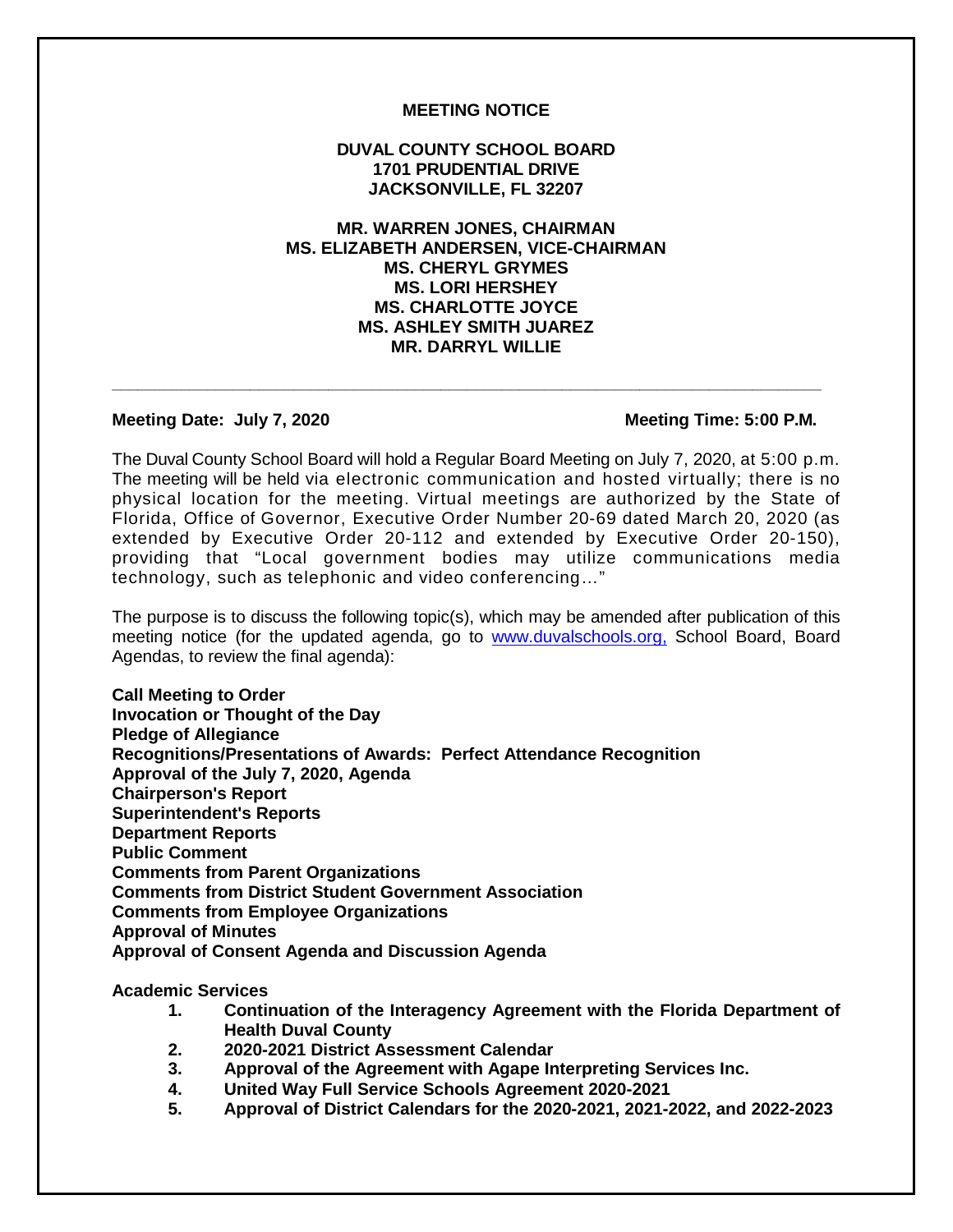**School Years**

- **6. Approval of the Purchase of Supplemental Science Resource from Penda Learning**
- **7. Public Hearing and Vote: Revisions to the 2020-2021 Code of Student Conduct**
- **8. Approval of the Purchase of Supplemental Goods and Services from Educational Development Associates, Inc.**
- **9. Continuation of Inter Agency Agreement with AMIkids Jacksonville, Inc.**
- **10. Continuation of Inter-Agency Agreement with Pace Center for Girls**
- **11. Agreement with AMIkids Duval, Inc School-Based Program**
- **12. Approval of Agreement with City Year**
- **13. 2020 Commencement Ceremonies at TIAA Bank Field**
- **14. Public Hearing and Vote: Modifications to the 2020-2021 Student Progression Plan**
- **15. Approval of Implementation of Instructional Materials School**
- **16. Discovery Education, Inc.**

**Choice and Pupil Assignments**

- **17. Charter School Contract for River City Education Organization, Inc., to Open San Jose Tech**
- **18. Waiver of Section III, e.5. of School Board Policy 5.22, Student Transfer Policy**

**Human Resource Services - Staffing**

- **19. Human Resource Services Employee Transactions**
- 
- **20. Reappointment of School-Based Instructional Personnel 21. Reappointment of Social Workers, Specialists and Psychologists**
- **22. Reappointment of School-Based Administrators**
- **23. Reappointment of District Administrators**
- **24. Minimum Qualifications – Coordinator, Communications Projects**

**Human Resource Services - Compensation**

**Human Resource Services - Labor Relations**

- **25. 2019-2020 DCPS Comprehensive Safety Inspection Reports (Fire-Safety, Casualty and Sanitation)**
- **26. Recognition-Acknowledgement-Petition Jacksonville Supervisors Association, Inc.**

**Human Resource Services - Professional Standards**

**Administration and Business Services - Budget and Financial**

**27. Monthly Financial Statements - April 2020**

**28. Adoption of Budget Resolutions - May 2020**

**Information Technology**

**Operations - Real Estate, Planning and Programming**

- **Operations - Facilities Project Design, Construction and Maintenance**
	- **29. Change Order Report**
	- **30. Prequalification of Construction Contractors for Educational Projects**
	- **31. Periodic Report of Substantial Completions and Final Inspections of Major Maintenance and Minor Capital Projects Under \$1,000,000.**
- **Operations - Transportation**
- **Operations - Purchasing and Logistics**
	- **32. Surplus Property Retirement Report**
	- **33. May 2020 Purchase Report**
- **Chief of Staff**

**General** 

**Emergency Agenda Items**